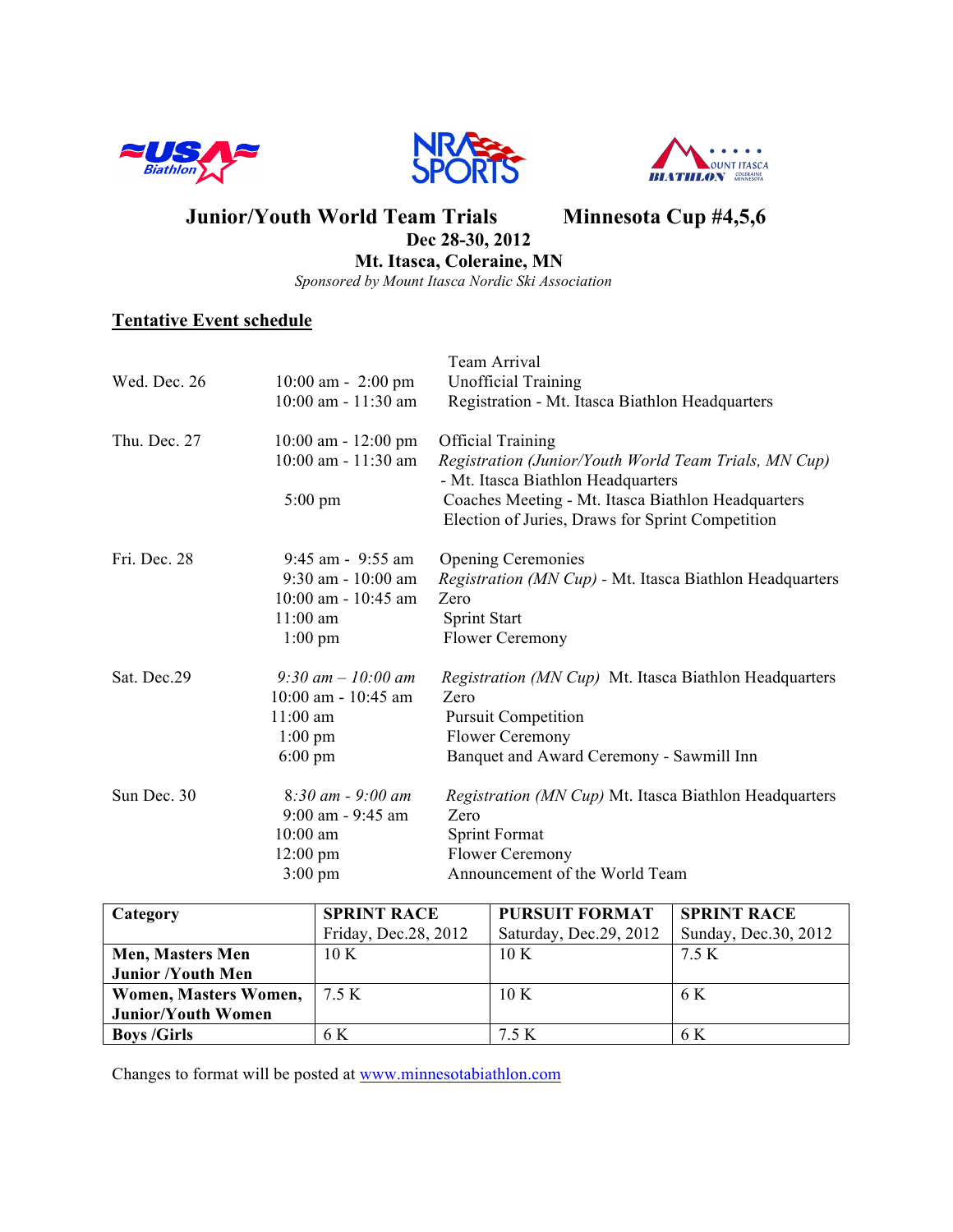- **Travel:** Grand Rapids/Coleraine area is 180 miles north of the Minneapolis/St. Paul, about 3½ hours of driving time; 75 miles NW of Duluth, and 300 miles S of Winnipeg.
- **Directions:** From downtown Grand Rapids, take Hwy 169 North, traveling east out of Grand Rapids to Coleraine, about 6 miles. When entering Coleraine, turn left at Curly Ave – follow the Ole N. Mangseth Ski Jump signs. Go past the arena, left on Cty Rd 61 for ½ mile. Turn left into the Mt. Itasca driveway – stay left at the Y.

#### **Housing: Sawmill Inn**

www.sawmillinn.com 2301 S Highway 169 Grand Rapids, MN 55744 (218) 326-8501 (800) 235-6455, (800) 667-7508 Group rates for team accommodations can be made at the **Sawmill Inn.** Limited rooms are available; please refer to **"Biathlon Rate"** when making reservations. To receive guaranteed **"Biathlon Rate"** at the **Sawmill Inn** reservation must be made by December  $12^{th}$ , 2012.

#### **Timberlake Lodge, Hotel, Event Center & Grand Splash Waterpark**

www.timberlakelodgehotel.com 144 SE 17th Street, 1 block from Highway 169 Grand Rapids, MN 55744 (218) 326-2600 (866) 800-2200

 Group rates for team accommodations can be made at the **Timberlake Lodge Hotel**. Limited rooms are available; please refer to **"Biathlon Rate"** when making reservations. To receive guaranteed **"Biathlon Rate"** at the **Timberlake Lodge Hotel** reservation must be made by December  $1<sup>st</sup>$ , 2012.

### **Itascan Motel**

www.itascan.com 610 S Highway 169 Grand Rapids, MN 55744 (218) 326-3489 (800) 842-7733 Limited rooms at discount rate are available at the **Itascan Motel**. To receive guaranteed discount biathlon rate, please refer to **"Mt.Itasca Races"** when making reservations.

 For more hotel accommodations: contact the **Grand Rapids Convention & Visitors Bureau**, 218-326-9607, 1-800-355-9740 or http://www.visitgrandrapids.com/vacations/lodging/motels/index.html

**Entry Fee: Junior/Youth World Team Trials (12/28-12/30):** \$110.00 for 3 races (incl. banquet)

> **MN Cup (12/28-30):** \$60.00 for 3 races, \$20.00 for 1 race

**Trail Fee : Unofficial training \$6.00/day**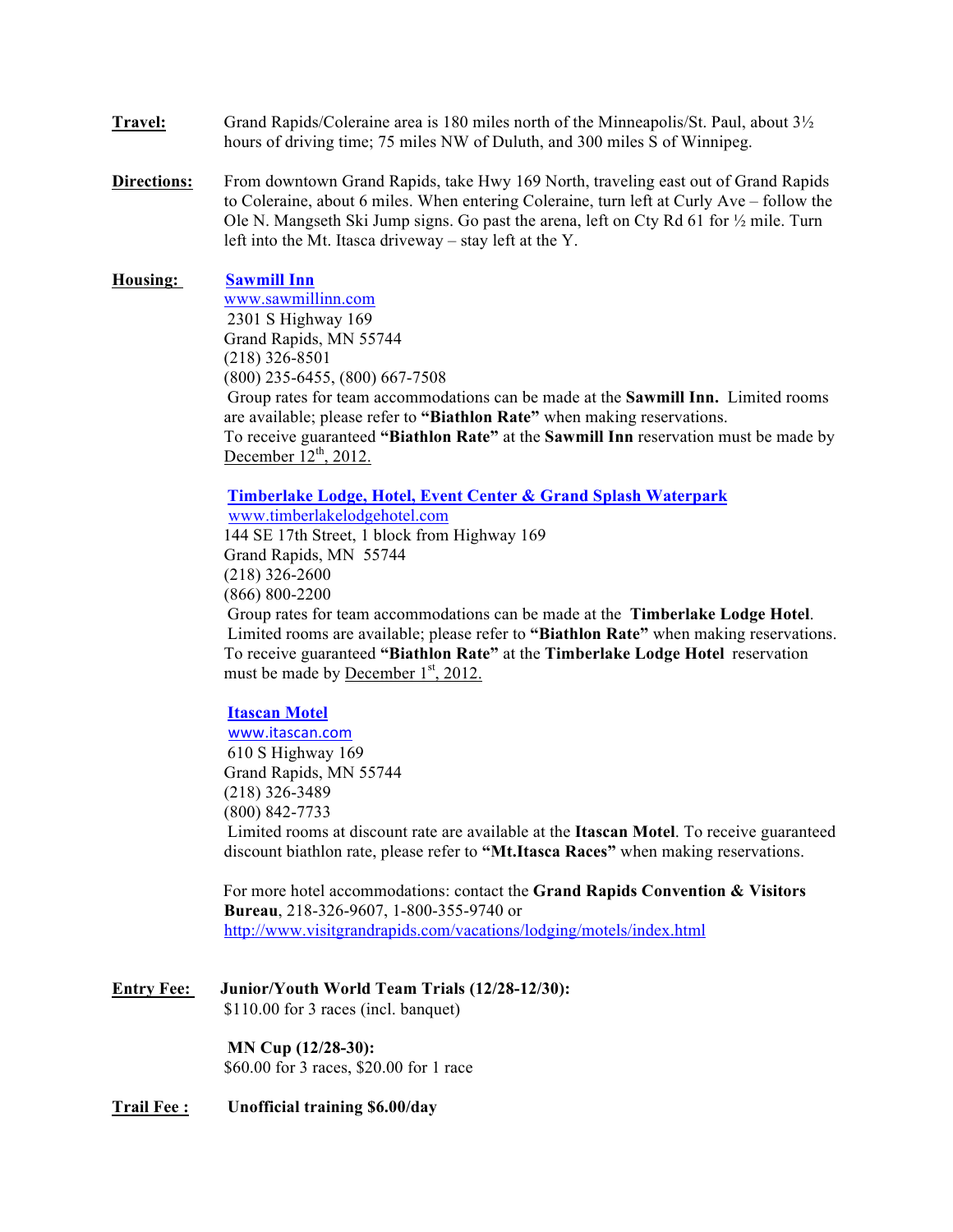### **Registration***:* Please complete Competitor Entry Form, with registration fee (U.S. Dollars) and mail to: **Mt. Itasca Nordic Ski Association 825 SW 7 Ave Grand Rapids, MN 55744**

*All competitors are required to be USBA members in order to participate in races. Membership information for USBA is available at www.usbiathlon.org Registration with check (U.S. Dollars) due by December 27th, 2010*  Coaches should also include a team entry form (attached).

For further race information, contact:

Petra Cervenkova, Race Secretary, pcervenkova@hotmail.com 218-999-5046 home, 218-256-8938 cell Vladimir Cervenka, Chief of Competition, cervenky@gmail.com , 218-256-8323 cell Piotr Bednarski, Technical Delegate: MNbiathlon@aol.com, 952/237-0765 cell Hotel, travel information: www.visitgrandrapids.com 218-326-9607, 1-800-355-9740 MN Biathlon www.minnesotabiathlon.com U.S. Biathlon Association www.usbiathlon.org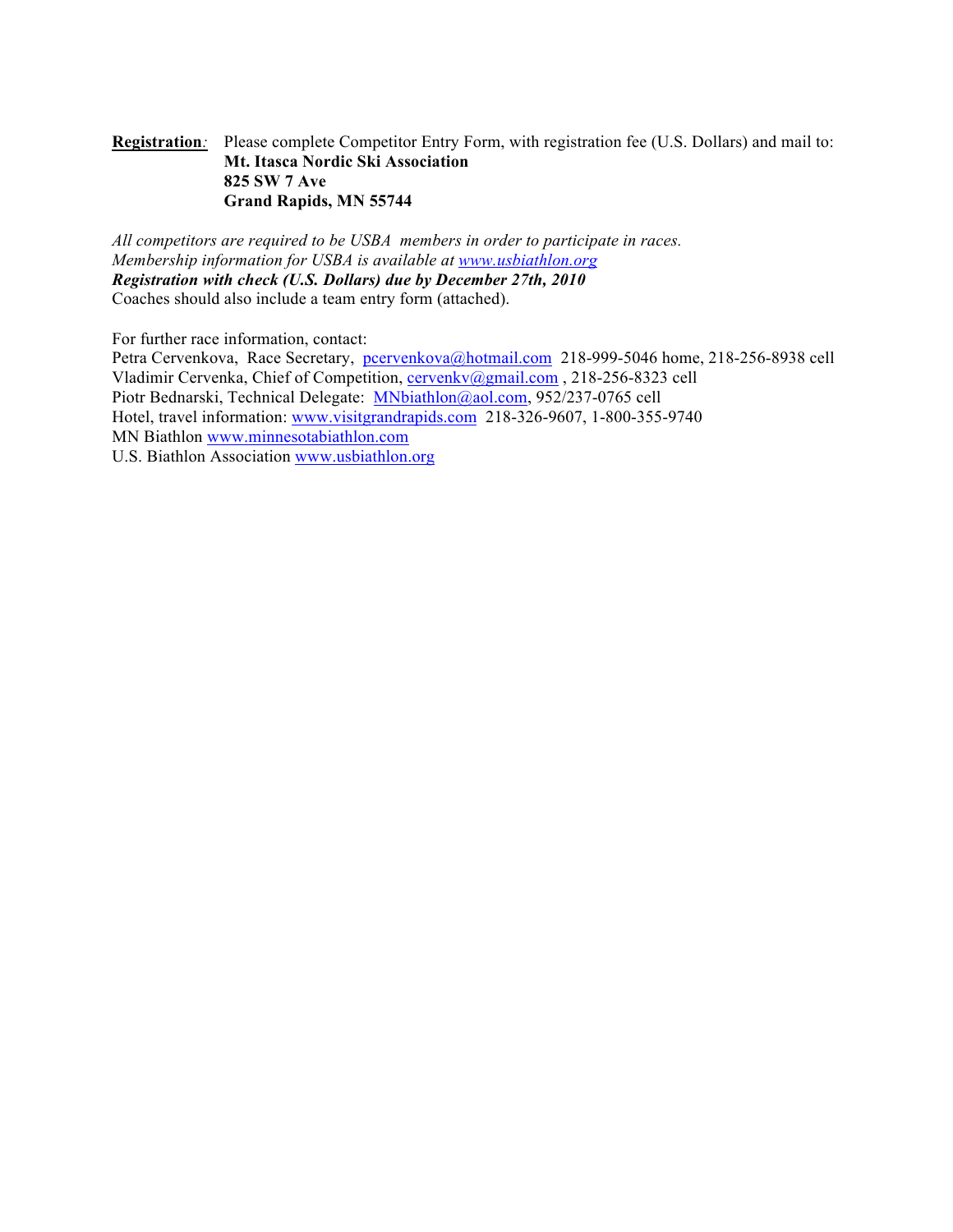|                                                                                                                                                                                                                                                                                                                                                                                                                                                                                                                                                                                                                                                                                                                                                                                                                                                                                                                                                                                                                                                                                                                                                                                                                                                                                                                                                                                                                                  | Last Name: Sex: M/F                                                                                                                                 |                                                                                                                                   |                                                                     |  |
|----------------------------------------------------------------------------------------------------------------------------------------------------------------------------------------------------------------------------------------------------------------------------------------------------------------------------------------------------------------------------------------------------------------------------------------------------------------------------------------------------------------------------------------------------------------------------------------------------------------------------------------------------------------------------------------------------------------------------------------------------------------------------------------------------------------------------------------------------------------------------------------------------------------------------------------------------------------------------------------------------------------------------------------------------------------------------------------------------------------------------------------------------------------------------------------------------------------------------------------------------------------------------------------------------------------------------------------------------------------------------------------------------------------------------------|-----------------------------------------------------------------------------------------------------------------------------------------------------|-----------------------------------------------------------------------------------------------------------------------------------|---------------------------------------------------------------------|--|
| Address: _______________________City: ____________________State: ____Zip_______Country _____________                                                                                                                                                                                                                                                                                                                                                                                                                                                                                                                                                                                                                                                                                                                                                                                                                                                                                                                                                                                                                                                                                                                                                                                                                                                                                                                             |                                                                                                                                                     |                                                                                                                                   |                                                                     |  |
|                                                                                                                                                                                                                                                                                                                                                                                                                                                                                                                                                                                                                                                                                                                                                                                                                                                                                                                                                                                                                                                                                                                                                                                                                                                                                                                                                                                                                                  |                                                                                                                                                     |                                                                                                                                   |                                                                     |  |
|                                                                                                                                                                                                                                                                                                                                                                                                                                                                                                                                                                                                                                                                                                                                                                                                                                                                                                                                                                                                                                                                                                                                                                                                                                                                                                                                                                                                                                  |                                                                                                                                                     |                                                                                                                                   |                                                                     |  |
|                                                                                                                                                                                                                                                                                                                                                                                                                                                                                                                                                                                                                                                                                                                                                                                                                                                                                                                                                                                                                                                                                                                                                                                                                                                                                                                                                                                                                                  |                                                                                                                                                     |                                                                                                                                   |                                                                     |  |
|                                                                                                                                                                                                                                                                                                                                                                                                                                                                                                                                                                                                                                                                                                                                                                                                                                                                                                                                                                                                                                                                                                                                                                                                                                                                                                                                                                                                                                  |                                                                                                                                                     |                                                                                                                                   |                                                                     |  |
| Race:<br>$\Box$ Sprint – Friday, Dec.28<br>$\Box$ Pursuit – Saturday, Dec. 29<br>$\Box$ Sprint – Sunday, Dec. 30<br><b>Entry Fees:</b><br><b>Junior/Youth World Team Trials (12/28-12/30, 2012)</b> $\Box$ \$110.00 for 3 races (incl. banquet)<br>Minnesota Cup (12/28-30, 2012)                                                                                                                                                                                                                                                                                                                                                                                                                                                                                                                                                                                                                                                                                                                                                                                                                                                                                                                                                                                                                                                                                                                                                | Class/Age:<br>$\Box$ Men /open<br>$\Box$ Junior men: 19-20 years<br>$\Box$ Youth men: 17-18 years<br>$\Box$ Boys: 14-16 years<br>$\Box$ Masters Men | $\Box$ Women / open<br>$\Box$ Girls: 14 -16 years<br>$\Box$ Masters Women<br>$\Box$ \$60.00 for 3 races $\Box$ \$20.00 for 1 race | $\Box$ Junior women: 19-20 years<br>$\Box$ Youth women: 17-18 years |  |
| Total amount enclosed: \$__________ U.S. Dollars. Checks payable to Mt. Itasca Nordic Ski Association.<br>Please enclose payment with registration form. Mail to: Mt. Itasca Nordic Ski Association,                                                                                                                                                                                                                                                                                                                                                                                                                                                                                                                                                                                                                                                                                                                                                                                                                                                                                                                                                                                                                                                                                                                                                                                                                             | <b>825 SW 7 Ave</b>                                                                                                                                 | <b>Grand Rapids, MN 55744</b>                                                                                                     |                                                                     |  |
| <b>WAIVER AND RELEASE OF LIABILITY</b><br>result not only form my actions, but the actions, inactions, or negligence of others.<br>Assumption of risk. I agree that I am responsible for my safety while participating in biathlon training and competition. I assume<br>all risks, both known and unknown, connected with my participation.<br>Waiver. Being aware of the risks and willing to assume them, I waive, release and hold harmless Mount Itasca Nordic Ski<br>Association, Minnesota Biathlon, Biathlon Community Development Programs, United States Biathlon Association, Mount<br>Itasca Ski and Outing, City of Coleraine, their affiliate clubs, volunteers, directors, officers, employees, coaches, sponsors,<br>advertisers, and owners/lessors of used premises from all claims for liability, injury, loss, or damage connected with my<br>participation in biathlon training and competition. I intend for this waiver and release to also apply to my relatives, personal<br>representatives, heirs, beneficiaries, next of kin, and assigns.<br>Insurance. I currently have, and agree to maintain through ht time I participate, sufficient medical and accident insurance. I<br>understand that this is my responsibility and release anyone from providing it for me.<br>I have read this agreement carefully, understand that I give up substantial rights by signing it, and sign it voluntarily. |                                                                                                                                                     |                                                                                                                                   |                                                                     |  |
| Participant's signature                                                                                                                                                                                                                                                                                                                                                                                                                                                                                                                                                                                                                                                                                                                                                                                                                                                                                                                                                                                                                                                                                                                                                                                                                                                                                                                                                                                                          |                                                                                                                                                     |                                                                                                                                   |                                                                     |  |
| For Participants under age 18:<br>I consent to the above person's participation in biathlon training and competitions. I acknowledge that I assume all risks, known<br>and unknown, and waive all claims in advance.                                                                                                                                                                                                                                                                                                                                                                                                                                                                                                                                                                                                                                                                                                                                                                                                                                                                                                                                                                                                                                                                                                                                                                                                             |                                                                                                                                                     |                                                                                                                                   |                                                                     |  |
| Parent/guardian's signature                                                                                                                                                                                                                                                                                                                                                                                                                                                                                                                                                                                                                                                                                                                                                                                                                                                                                                                                                                                                                                                                                                                                                                                                                                                                                                                                                                                                      | $\qquad \qquad \text{Date}$                                                                                                                         |                                                                                                                                   |                                                                     |  |

 **Competitor Entry Form Junior/Youth World Team Trials, MN Cup #4,5,6 Dec 28-30, 2012** *Pre-registration with payment due December 27, 2012*